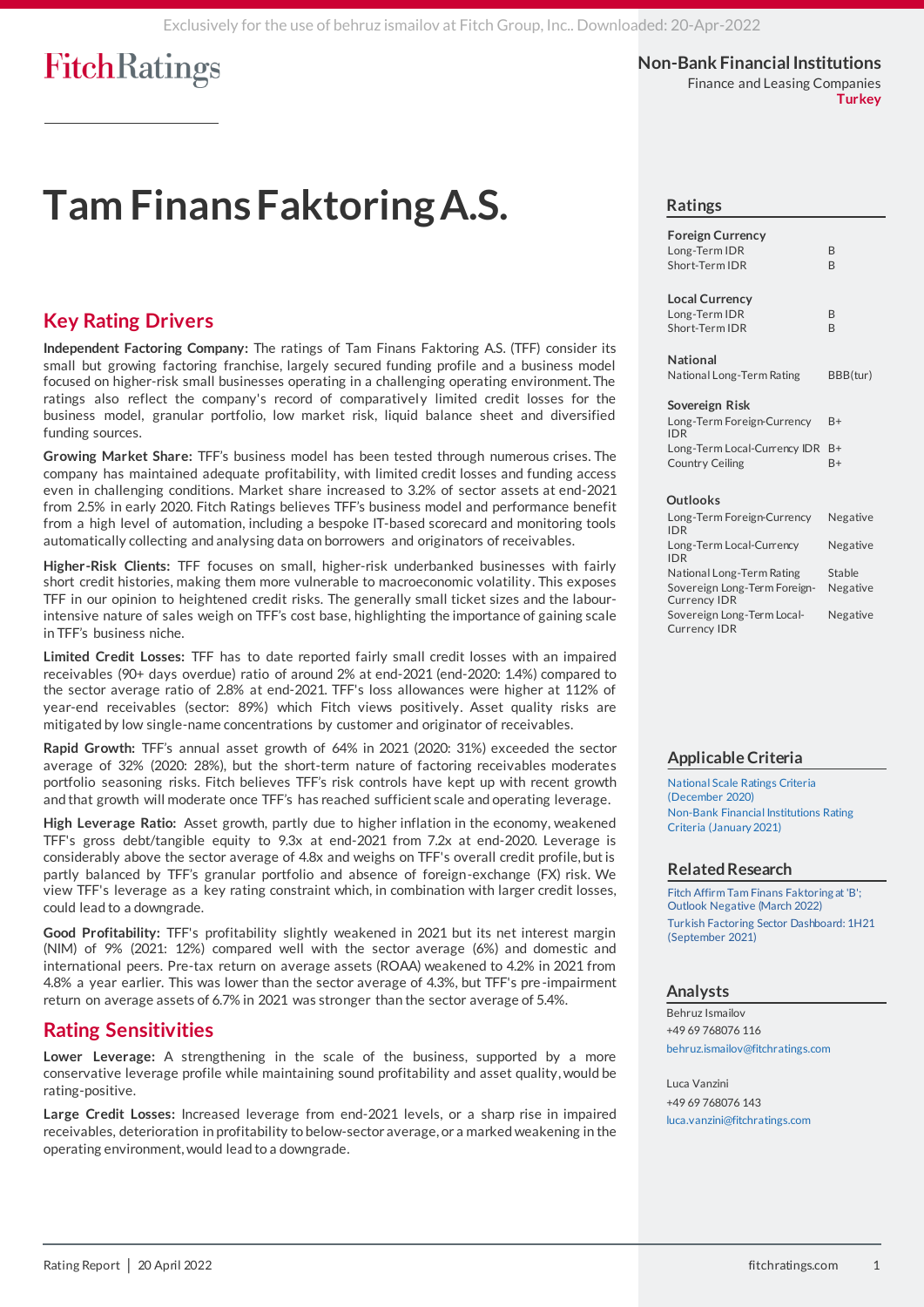**Non-Bank Financial Institutions** Finance and Leasing Companies **Turkey**

# **Ratings Navigator**

| <b>Tam Finans Faktoring A.S.</b> | <b>ESG Relevance:</b> | <b>WITHIN Non-Bank FI Ratings Navigator</b> |
|----------------------------------|-----------------------|---------------------------------------------|
|                                  |                       | <b>Finance &amp; Leasing Companies</b>      |

| Factor<br>Levels | <b>Operating</b><br><b>Environment</b> | <b>Business Profile</b> | <b>Management &amp;</b><br><b>Strategy</b> | <b>Risk Profile</b> | <b>Asset Quality</b> | Earnings &<br><b>Profitability</b> | Leverage | <b>Capitalization &amp; Funding, Liquidity</b><br>& Coverage | <b>Issuer Default</b><br>Rating |
|------------------|----------------------------------------|-------------------------|--------------------------------------------|---------------------|----------------------|------------------------------------|----------|--------------------------------------------------------------|---------------------------------|
| aaa              |                                        |                         |                                            |                     |                      |                                    |          |                                                              | <b>AAA</b>                      |
| $aa+$            |                                        |                         |                                            |                     |                      |                                    |          |                                                              | $AA+$                           |
| aa               |                                        |                         |                                            |                     |                      |                                    |          |                                                              | AA                              |
| aa-              |                                        |                         |                                            |                     |                      |                                    |          |                                                              | AA-                             |
| $a+$             |                                        |                         |                                            |                     |                      |                                    |          |                                                              | $A+$                            |
| $\mathsf{a}$     |                                        |                         |                                            |                     |                      |                                    |          |                                                              | A                               |
| $a-$             |                                        |                         |                                            |                     |                      |                                    |          |                                                              | A-                              |
| +ddd             |                                        |                         |                                            |                     |                      |                                    |          |                                                              | BBB+                            |
| bbb              |                                        |                         |                                            |                     |                      |                                    |          |                                                              | <b>BBB</b>                      |
| -ddd             |                                        |                         |                                            |                     |                      |                                    |          |                                                              | BBB-                            |
| $bb+$            |                                        |                         |                                            |                     |                      |                                    |          |                                                              | BB+                             |
| bb               |                                        |                         |                                            |                     |                      |                                    |          |                                                              | <b>BB</b>                       |
| bb-              |                                        |                         |                                            |                     |                      |                                    |          |                                                              | BB-                             |
| $b+$             |                                        |                         |                                            |                     |                      |                                    |          |                                                              | $B+$                            |
| $\mathbf b$      |                                        |                         |                                            |                     |                      |                                    |          |                                                              | lв.<br><b>Negative</b>          |
| $b-$             |                                        |                         |                                            |                     |                      |                                    |          |                                                              | <b>B-</b>                       |
| $ccc+$           |                                        |                         |                                            |                     |                      |                                    |          |                                                              | CCC+                            |
| ccc              |                                        |                         |                                            |                     |                      |                                    |          |                                                              | CCC                             |
| ccc-             |                                        |                         |                                            |                     |                      |                                    |          |                                                              | CCC-                            |
| cc               |                                        |                         |                                            |                     |                      |                                    |          |                                                              | cc                              |
| $\mathbf{c}$     |                                        |                         |                                            |                     |                      |                                    |          |                                                              | C                               |
|                  |                                        |                         |                                            |                     |                      |                                    |          |                                                              | D or RD                         |

| <b>Bar Chart Legend</b> |                                  |        |          |  |  |  |  |  |
|-------------------------|----------------------------------|--------|----------|--|--|--|--|--|
|                         | Vertical bars =Range of Factor   |        |          |  |  |  |  |  |
|                         | Bar Colours = Relative Influence |        |          |  |  |  |  |  |
|                         | Higher influence                 |        |          |  |  |  |  |  |
|                         | Moderate influence               |        |          |  |  |  |  |  |
|                         | Lower influence                  |        |          |  |  |  |  |  |
|                         | Bar Arrows = Factor Outlook      |        |          |  |  |  |  |  |
| 介                       | Positive                         | Л      | Negative |  |  |  |  |  |
|                         | Evolving                         | $\Box$ | Stable   |  |  |  |  |  |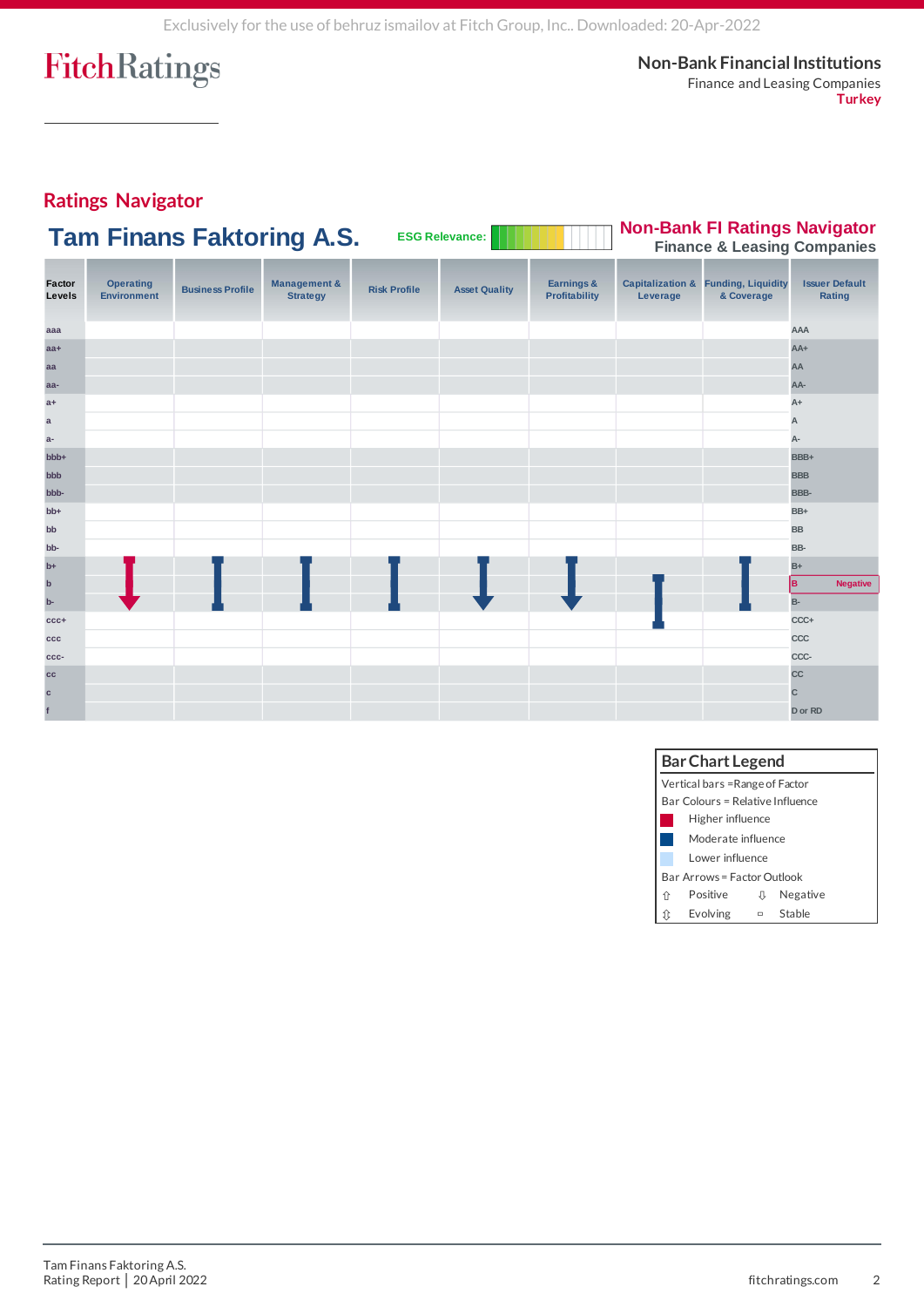## **Non-Bank Financial Institutions**

Finance and Leasing Companies **Turkey**



## **Asset Quality vs. Sector**



### **Capitalisation & Leverage**



#### Construction 17% Servıces 11% Metals 10% Food<br>8% Textile 8% 8% Lumber 6% **Other** 40% Source: Fitch Ratings, TFF

**Receivables by Sector**

End-2021



## **Non-Equity Funding**



- TFF's market share by assets was 3.3% at end-2021. Market share by number of customers was considerably larger at about 40%, reflecting TFF's focus on smallticket deals and micro-SMEs. TFF has increased its market share with limited credit losses in recent years.
- Receivables are granular by client and sector with the largest 20 customers and originators accounting for 1.1% and 1.6%, respectively, of the portfolio at end-2021.
- Despite a focus on riskier client segments , TFF has a history of low credit losses compared to peers. Its granular portfolio with no direct foreign exchange exposure supports asset quality.
- TFF's higher margins and lower credit losses result in good profitability. TFF's preimpairment profit / average assets ratio was 6.7% compared to the sector average of 5.4% in 2021.
- The labour-intensive sales process leads to weak operating efficiency compared to the sector average. TFF's cost/income ratio was 58% compared to the sector average of 35% in 2021, but the sector ratio is distorted by captive companies' reliance on parent banks' sales channels.
- TFF's capitalisation is a rating constraint. Its equity/assets ratio is lower than the sector average. A material increase in leverage could lead to a downgrade.
- TFF's short-term assets and diversified and tested access to funding lowers liquidity and refinancing risks. Receivables accounted for about 90% of TFF's total assets and had tenors of about 120 days at end-2021.
- All funding is local currency (LC) as is the receivables portfolio.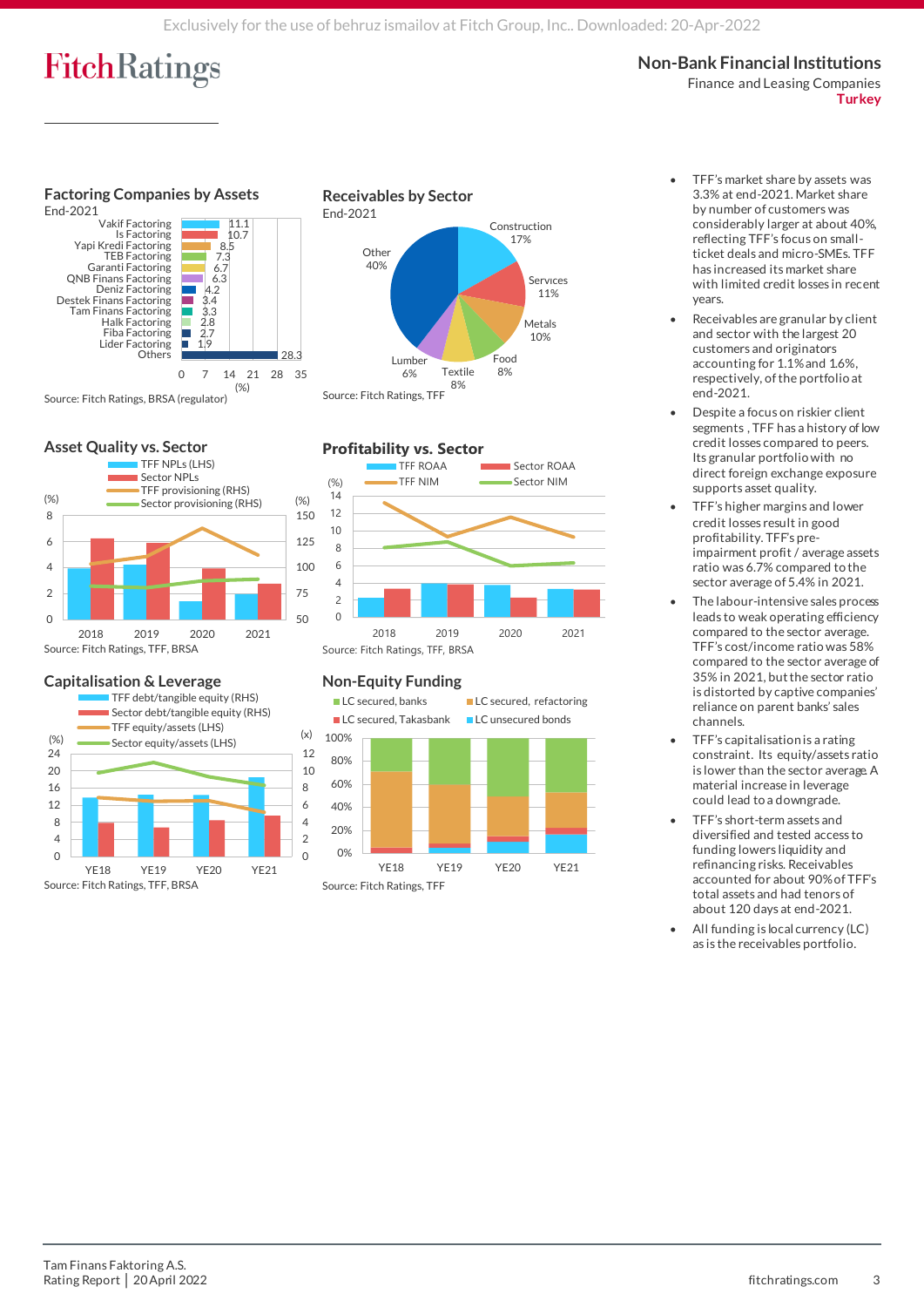Finance and Leasing Companies **Turkey**

# **Summary Analytics**

| $(\%)$                                            | 2017   | 2018   | 2019   | 2020   | 2021   |
|---------------------------------------------------|--------|--------|--------|--------|--------|
| Asset quality metrics                             |        |        |        |        |        |
| Impaired receivables/gross receivables            | 2.4    | 3.9    | 4.2    | 1.4    | 2.0    |
| Impaired receivables generation                   | 0.8    | 3.1    | 2.8    | 1.6    | 2.8    |
| Receivable loss allowances/impaired receivables   | 117.3  | 103.7  | 110.8  | 137.8  | 112.3  |
| Net impaired receivables/tangible equity          | $-5.1$ | $-1.2$ | $-3.8$ | $-4.3$ | $-2.4$ |
| Impairment charges/average gross receivables      | 0.8    | 2.8    | 3.2    | 1.8    | 2.7    |
| Growth of gross receivables                       | 65.5   | $-3.1$ | 39.0   | 31.4   | 64.2   |
| Earnings and profitability metrics                |        |        |        |        |        |
| Pre-tax income/average assets                     | 3.2    | 2.7    | 4.9    | 4.8    | 4.2    |
| Pre-tax income/average equity                     | 30.2   | 23.3   | 37.1   | 36.7   | 37.2   |
| Net income/average assets                         | 2.7    | 2.3    | 3.9    | 3.8    | 3.3    |
| Net income/average equity                         | 25.6   | 19.4   | 29.7   | 29.0   | 29.2   |
| Operating expenses/operating revenues             | 72.2   | 66.6   | 57.9   | 59.3   | 57.5   |
| Impairment charges/pre-impairment op. profit      | 19.6   | 50.2   | 38.0   | 26.4   | 37.0   |
| Interest income/average gross receivables         | 25.3   | 38.0   | 27.9   | 22.6   | 28.1   |
| Interest expense/average debt                     | 16.3   | 28.4   | 21.9   | 12.9   | 20.6   |
| Net interest income/average net receivables (NIM) | 11.1   | 13.3   | 9.3    | 11.6   | 9.3    |
| Risk adjusted NIM                                 | 10.3   | 10.4   | 6.0    | 9.7    | 6.5    |
| Capitalization and leverage metrics               |        |        |        |        |        |
| Debt/tangible equity (x)                          | 11.3   | 6.9    | 7.2    | 7.2    | 9.3    |
| Tangible equity/tangible assets                   | 7.9    | 12.4   | 11.5   | 11.7   | 9.4    |
| Equity/total assets                               | 9.6    | 13.8   | 12.9   | 13.0   | 10.4   |
| Internal capital generation                       | 29.4   | 39.4   | 34.8   | 33.7   | 34.1   |
| Dividend payout ratio                             | 0.0    | 0.0    | 0.0    | 0.0    | 0.0    |
| Funding and liquidity metrics                     |        |        |        |        |        |
| Unsecured debt/total debt                         | 0.0    | 0.0    | 5.0    | 10.1   | 16.6   |
| Short-term debt/total debt                        | 91.6   | 99.4   | 98.7   | 98.0   | 94.4   |
| Source: Fitch Ratings, Tam Finans Faktoring A.S.  |        |        |        |        |        |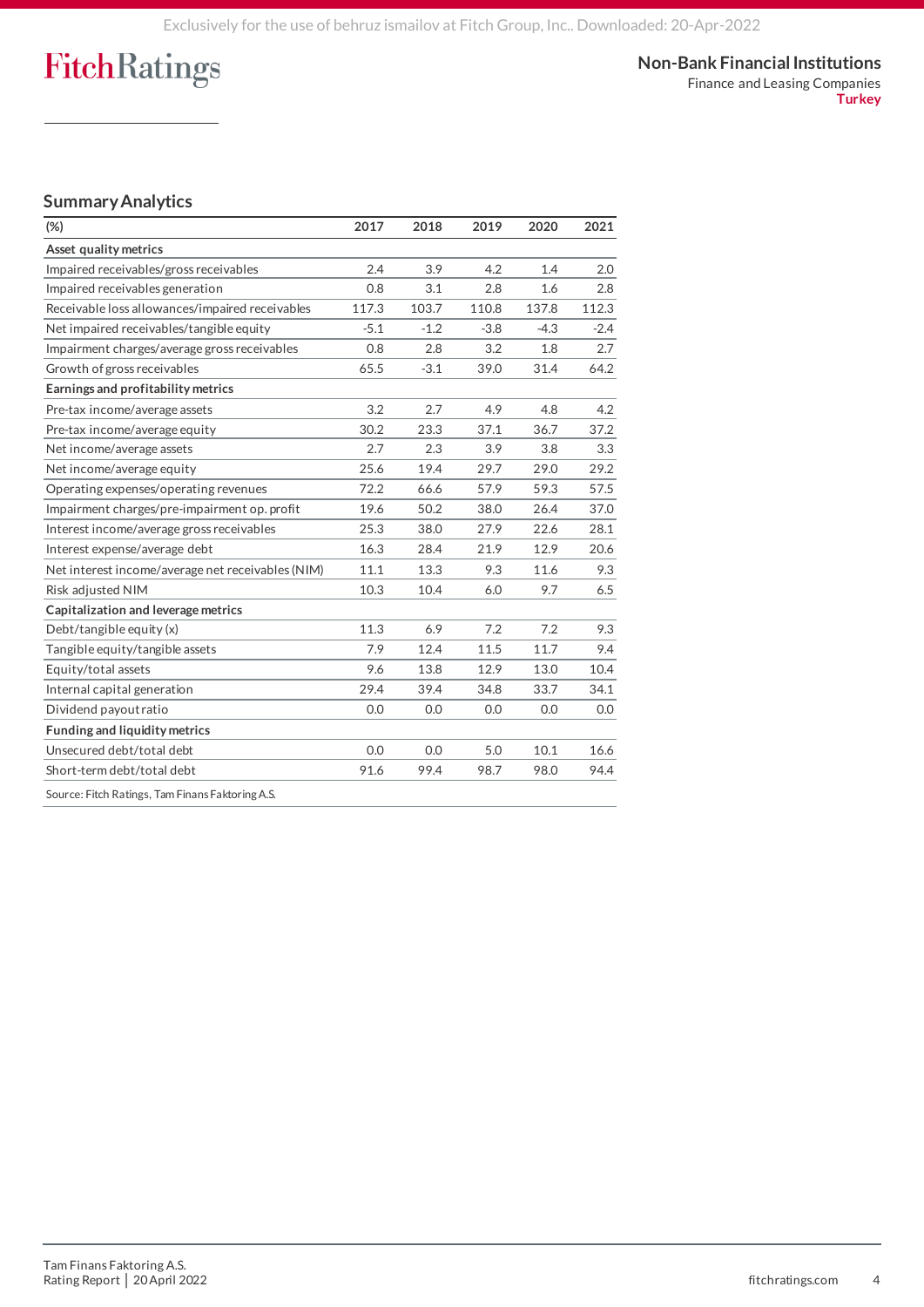Finance and Leasing Companies **Turkey**

### **Balance Sheet (IFRS)**

| (TRYm)                                           | 2017     | 2018           | 2019 | 2020  | 2021  |
|--------------------------------------------------|----------|----------------|------|-------|-------|
| Assets                                           |          |                |      |       |       |
| Cash & equivalents                               | 1        | $\overline{2}$ | 21   | 17    | 84    |
| <b>Gross receivables</b>                         | 655      | 635            | 883  | 1,161 | 1,906 |
| Memo: Impaired receivables included above        | 16       | 25             | 37   | 16    | 38    |
| Less: Receivable loss allowances                 | 18       | 26             | 41   | 23    | 42    |
| Net receivables                                  | 637      | 609            | 842  | 1,138 | 1,864 |
| Goodwill and intangible assets                   | 6        | 9              | 15   | 18    | 23    |
| Deferred tax assets                              | 11       | 8              | 12   | 17    | 30    |
| Fixed assets                                     | 12       | 16             | 39   | 40    | 74    |
| Other assets                                     | 3        | 8              | 10   | 14    | 21    |
| <b>Total assets</b>                              | 669      | 653            | 938  | 1,244 | 2,096 |
| <b>Liabilities</b>                               |          |                |      |       |       |
| Short-term secured debt (refactoring)            | 381      | 362            | 392  | 357   | 555   |
| Short-term secured debt                          | 163      | 183            | 326  | 552   | 846   |
| Short-term unsecured debt                        | $\Omega$ | $\Omega$       | 38   | 104   | 299   |
| Long-term secured debt                           | 50       | 3              | 10   | 20    | 100   |
| <b>Total borrowings</b>                          | 595      | 549            | 766  | 1,033 | 1.800 |
| Other liabilities                                | 10       | 14             | 51   | 49    | 78    |
| <b>Total liabilities</b>                         | 605      | 563            | 817  | 1.082 | 1.879 |
| <b>Total equity</b>                              | 64       | 90             | 121  | 162   | 217   |
| Total liabilities and equity                     | 669      | 653            | 938  | 1,244 | 2,096 |
| Exchange rate, USD/TRY                           | 3.78     | 5.29           | 5.94 | 7.43  | 13.34 |
| Source: Eitch Ratings, Tam Einans Eaktoring A.S. |          |                |      |       |       |

ch Ratings, Tam Finans Faktoring A.

### **Income Statement (IFRS)**

| (TRYm)                                           | 2017         | 2018         | 2019           | 2020         | 2021           |
|--------------------------------------------------|--------------|--------------|----------------|--------------|----------------|
| Revenues                                         |              |              |                |              |                |
| Interest income                                  | 133          | 245          | 212            | 231          | 431            |
| Net fees and commissions                         | 20           | 24           | 80             | 57           | 119            |
| Other revenues                                   | $\mathbf{1}$ | $\mathbf{1}$ | $\overline{2}$ | $\mathbf{1}$ | $\overline{4}$ |
| <b>Total revenues</b>                            | 154          | 271          | 294            | 289          | 554            |
| <b>Expenses</b>                                  |              |              |                |              |                |
| Interest expenses                                | 77           | 163          | 144            | 116          | 291            |
| SG&A expenses                                    | 56           | 72           | 87             | 103          | 151            |
| Impairment charges                               | 4            | 18           | 24             | 19           | 41             |
| <b>Total expenses</b>                            | 137          | 253          | 255            | 237          | 484            |
| Pre-tax income                                   | 17           | 18           | 39             | 52           | 71             |
| Income tax                                       | 3            | 3            | 8              | 11           | 15             |
| Net income                                       | 15           | 15           | 31             | 41           | 55             |
| Memo: Common dividends relating to the period    | $\mathbf 0$  | $\Omega$     | $\Omega$       | $\mathbf 0$  | $\mathbf 0$    |
| Source: Fitch Ratings, Tam Finans Faktoring A.S. |              |              |                |              |                |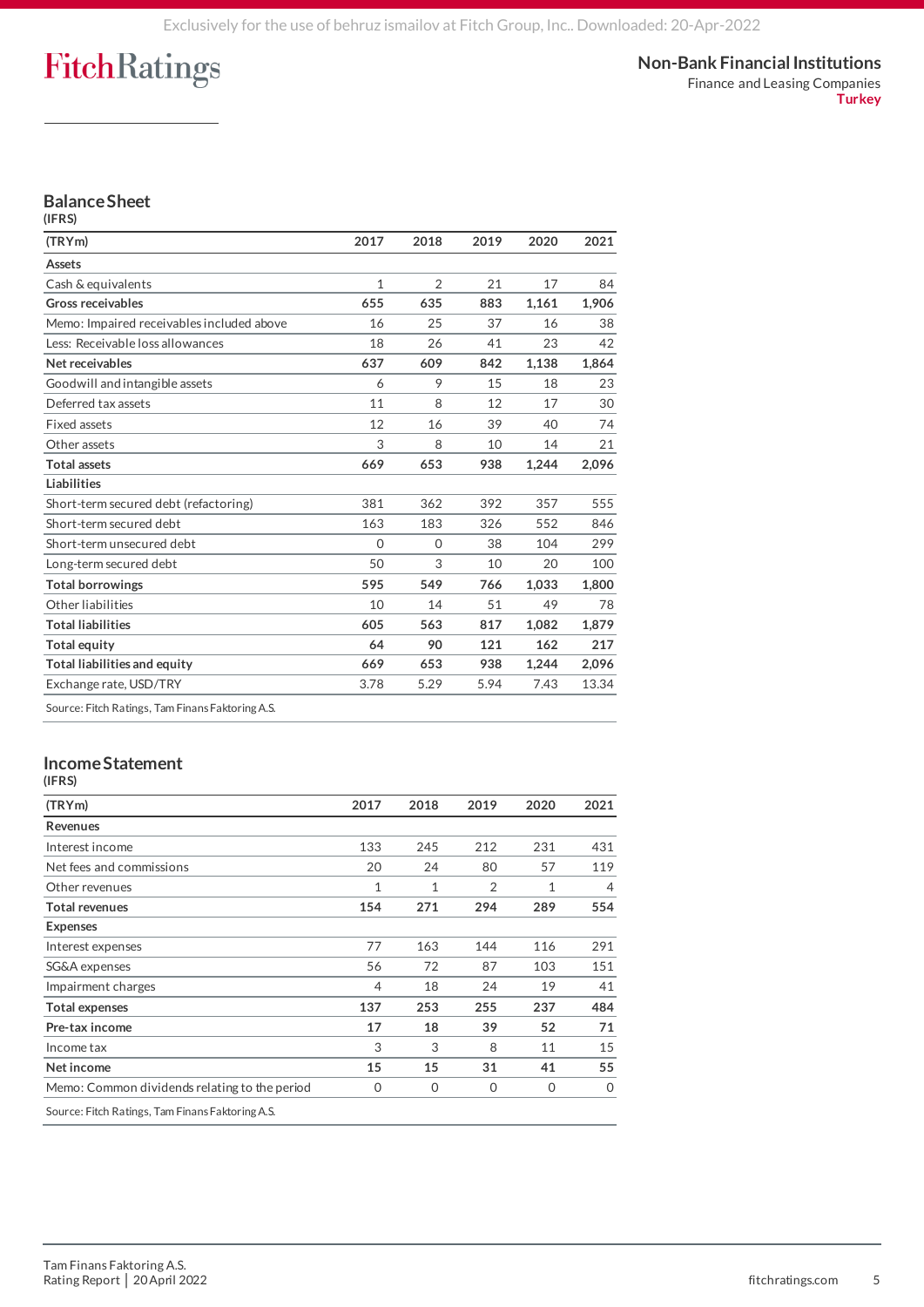**Environmental, Social and Governance Considerations**

# FitchRatings

# **Tam Finans Faktoring A.S.**

#### **Non-Bank FI Ratings Navigator Finance & Leasing Companies**

|  |  | <b>I Illialive a Leasing Companies</b> |
|--|--|----------------------------------------|
|  |  |                                        |
|  |  |                                        |
|  |  | $\sim$ $\sim$ $\sim$ $\sim$ $\sim$     |

**Turkey**

| <b>Credit-Relevant ESG Derivation</b>                                                                                                                                                                                                                   |  |                |                                                                                                                                                             |                       |                |                                                                                    |             |        |                | <b>Overall ESG Scale</b>                                          |  |  |
|---------------------------------------------------------------------------------------------------------------------------------------------------------------------------------------------------------------------------------------------------------|--|----------------|-------------------------------------------------------------------------------------------------------------------------------------------------------------|-----------------------|----------------|------------------------------------------------------------------------------------|-------------|--------|----------------|-------------------------------------------------------------------|--|--|
| Tam Finans Faktoring A.S. has 5 ESG potential rating drivers<br>Tam Finans Faktoring A.S. has exposure to fair lending practices; pricing transparency; repossession/foreclosure/collection practices; consumer data protection; legal/regulatory fines |  |                |                                                                                                                                                             |                       |                |                                                                                    | $\mathbf 0$ | issues | 5              |                                                                   |  |  |
|                                                                                                                                                                                                                                                         |  |                | stemming from any of the above but this has very low impact on the rating.<br>Governance is minimally relevant to the rating and is not currently a driver. |                       |                | driver                                                                             | $\mathbf 0$ | issues | $\overline{4}$ |                                                                   |  |  |
|                                                                                                                                                                                                                                                         |  |                |                                                                                                                                                             |                       |                | potential<br>driver                                                                | 5           | issues | 3              |                                                                   |  |  |
|                                                                                                                                                                                                                                                         |  |                |                                                                                                                                                             |                       |                | not a rating                                                                       | 6           | issues | $\overline{2}$ |                                                                   |  |  |
|                                                                                                                                                                                                                                                         |  |                |                                                                                                                                                             |                       |                | driver                                                                             | 3           | issues |                |                                                                   |  |  |
| <b>Environmental (E)</b>                                                                                                                                                                                                                                |  |                |                                                                                                                                                             |                       |                |                                                                                    |             |        |                |                                                                   |  |  |
| <b>General Issues</b>                                                                                                                                                                                                                                   |  | E Score        | <b>Sector-Specific Issues</b>                                                                                                                               | Reference             | <b>E</b> Scale |                                                                                    |             |        |                |                                                                   |  |  |
| GHG Emissions & Air Quality                                                                                                                                                                                                                             |  | $\overline{2}$ | Regulatory risks, emissions fines or compliance costs related to owned<br>equipment, which could impact asset demand, profitability, etc.                   | Operating Environment |                | How to Read This Page<br>Red (5) is most relevant and green (1) is least relevant. |             |        |                | ESG scores range from 1 to 5 based on a 15-level color gradation. |  |  |
| ______                                                                                                                                                                                                                                                  |  | <b>Section</b> | Investments in or ownership of assets with below-average energy/fuel                                                                                        | .                     |                |                                                                                    |             |        |                |                                                                   |  |  |

### **Environmental (E)**

| <b>General Issues</b>                                         | E Score        | <b>Sector-Specific Issues</b>                                                                                                                            | Reference                      |   | <b>E</b> Scale |
|---------------------------------------------------------------|----------------|----------------------------------------------------------------------------------------------------------------------------------------------------------|--------------------------------|---|----------------|
| <b>GHG Emissions &amp; Air Quality</b>                        | $\overline{2}$ | Regulatory risks, emissions fines or compliance costs related to owned<br>equipment, which could impact asset demand, profitability, etc.                | Operating Environment          | 5 |                |
| Energy Management                                             |                | Investments in or ownership of assets with below-average energy/fuel<br>efficiency which could impact future valuation of these assets                   | <b>Risk Appetite</b>           |   |                |
| Water & Wastewater Management                                 |                | n.a.                                                                                                                                                     | n.a.                           |   |                |
| Waste & Hazardous Materials<br>Management; Ecological Impacts |                | n.a.                                                                                                                                                     | n.a.                           |   |                |
| Exposure to Environmental Impacts                             | $\mathcal{P}$  | Impact of extreme weather events on assets and/or operations and<br>corresponding risk appetite & management; catastrophe risk; credit<br>concentrations | Company Profile: Asset Quality |   |                |

### **Social (S)**

| <b>General Issues</b>                                         | S Score | <b>Sector-Specific Issues</b>                                                                                                                                                      | Reference                                                                                                   |              | <b>S</b> Scale |
|---------------------------------------------------------------|---------|------------------------------------------------------------------------------------------------------------------------------------------------------------------------------------|-------------------------------------------------------------------------------------------------------------|--------------|----------------|
| Human Rights, Community<br>Relations, Access & Affordability  |         | In.a.                                                                                                                                                                              | In a                                                                                                        |              |                |
| Customer Welfare - Fair Messaging.<br>Privacy & Data Security | 3       | Fair lending practices; pricing transparency;<br>repossession/foreclosure/collection practices; consumer data protection;<br>legal/regulatory fines stemming from any of the above | Operating Environment; Risk Appetite;<br>Asset Quality                                                      |              |                |
| Labor Relations & Practices                                   |         | Impact of labor negotiations, including board/employee compensation and<br>composition                                                                                             | Company Profile; Management &<br>Strategy; Earnings & Profitability;<br>Capitalization & Leverage: Funding. | $\mathbf{R}$ |                |
| <b>Employee Wellbeing</b>                                     |         | n.a.                                                                                                                                                                               | In a                                                                                                        |              |                |
| <b>Exposure to Social Impacts</b>                             |         | Shift in social or consumer preferences as a result of an institution's social<br>positions, or social and/or political disapproval of core activities                             | Company Profile; Earnings & Profitability                                                                   |              |                |

### **Governance (G)**

| <b>General Issues</b>         | <b>G</b> Score | <b>Sector-Specific Issues</b>                                                                                                                                                                             | Reference             |   | <b>G</b> Scale |
|-------------------------------|----------------|-----------------------------------------------------------------------------------------------------------------------------------------------------------------------------------------------------------|-----------------------|---|----------------|
| Management Strategy           | 3              | Operational implementation of strategy                                                                                                                                                                    | Management & Strategy | 5 |                |
| Governance Structure          | 3              | Board independence and effectiveness; ownership concentration;<br>protection of creditor/stakeholder rights; legal /compliance risks; business<br>continuity; key person risk; related party transactions | Management & Strategy | 4 |                |
| <b>Group Structure</b>        |                | Organizational structure; appropriateness relative to business model;<br>opacity; intra-group dynamics; ownership                                                                                         | Company Profile       |   |                |
| <b>Financial Transparency</b> |                | Quality and timing of financial reporting and auditing processes                                                                                                                                          | Management & Strategy | 2 |                |
|                               |                |                                                                                                                                                                                                           |                       |   |                |

The highest level of ESG credit relevance, if present, is a score of '3'. This means ESG issues are credit neutral or have only a minimal credit impact on the entity, either due to their nature or to the way in which they are being managed by the entity.

For more information on Fitch's ESG Relevance Scores, visit [www.fitchratings.com/esg.](file:///C:/Users/jlangton/AppData/Local/Microsoft/Windows/INetCache/IE/P7HRPM18/www.fitchratings.com/esg)

#### **How to Read This Page**

**The Environmental (E), Social (S) and Governance (G) tables** break out the individual components of the scale. The right-hand box **How to Read This Page**<br>ESG scores range from 1 to 5 based on a 15-level color gradation.<br>Red (5) is most relevant and green (1) is least relevant.<br>The Environmental (E), Social (S) and Governance (G) tables<br>break out the These scores signify the credit-relevance of the sector-specific Est scores tange from 1 to b based on a 15-level coint greation.<br>Red (5) is most relevant and green (1) is least relevant.<br>The Environmental (E), Social (S) and Governance (G) tables<br>break out the individual components of highlights the factor(s) within which the corresponding ESG issues are captured in Fitch's credit analysis. shows the aggregate E, S, or G score. General Issues are relevant solars across all markets with Sector-Specific Issues unique to a particular industry group. Scores are assigned to each sector-specific issue. These scores across all markets with sector-specific issues unique to a particular These scores signify the credit-relevance of the sector-specific issues to the issuing entity's owerall credit rating. The Reference box iniquilibigitis

**The Credit-Relevant ESG Derivation table** shows the overall ESG ESG scores. The box on the far left identifies some of the main ESG issues that are drivers or potential drivers of the issuing entity's credit rating (corresponding with scores of 3, 4 or 5) and provides a brief explanation for the score.

**Classification** of ESG issues has been developed from Fitch's sector ratings criteria. The General Issues and Sector-Specific Issues draw on the classification standards published by the United Nations Principles for Responsible Investing (PRI) and the Sustainability Accounting Standards Board (SASB). reting (corresponding with scores of 3, 4 or 5) and provides a below explanation for the score.<br> **Classification** of ESG issues has been developed from Fitch's<br>
Sector ratings criteria. The General Issues and Sector-Specif

| <b>CREDIT-RELEVANT ESG SCALE</b><br>How relevant are E, S and G issues to the overall credit rating? |                                                                                                                                                                                                       |
|------------------------------------------------------------------------------------------------------|-------------------------------------------------------------------------------------------------------------------------------------------------------------------------------------------------------|
|                                                                                                      |                                                                                                                                                                                                       |
| $\overline{4}$                                                                                       | Relevant to rating, not a key rating driver but has an impact on the<br>rating in combination with other factors. Equivalent to "moderate"<br>relative importance within Navigator.                   |
| 3                                                                                                    | Minimally relevant to rating, either very low impact or actively<br>managed in a w ay that results in no impact on the entity rating.<br>Equivalent to "low er" relative importance within Navigator. |
| $\overline{2}$                                                                                       | Irrelevant to the entity rating but relevant to the sector.                                                                                                                                           |
| $\overline{1}$                                                                                       | Irrelevant to the entity rating and irrelevant to the sector.                                                                                                                                         |